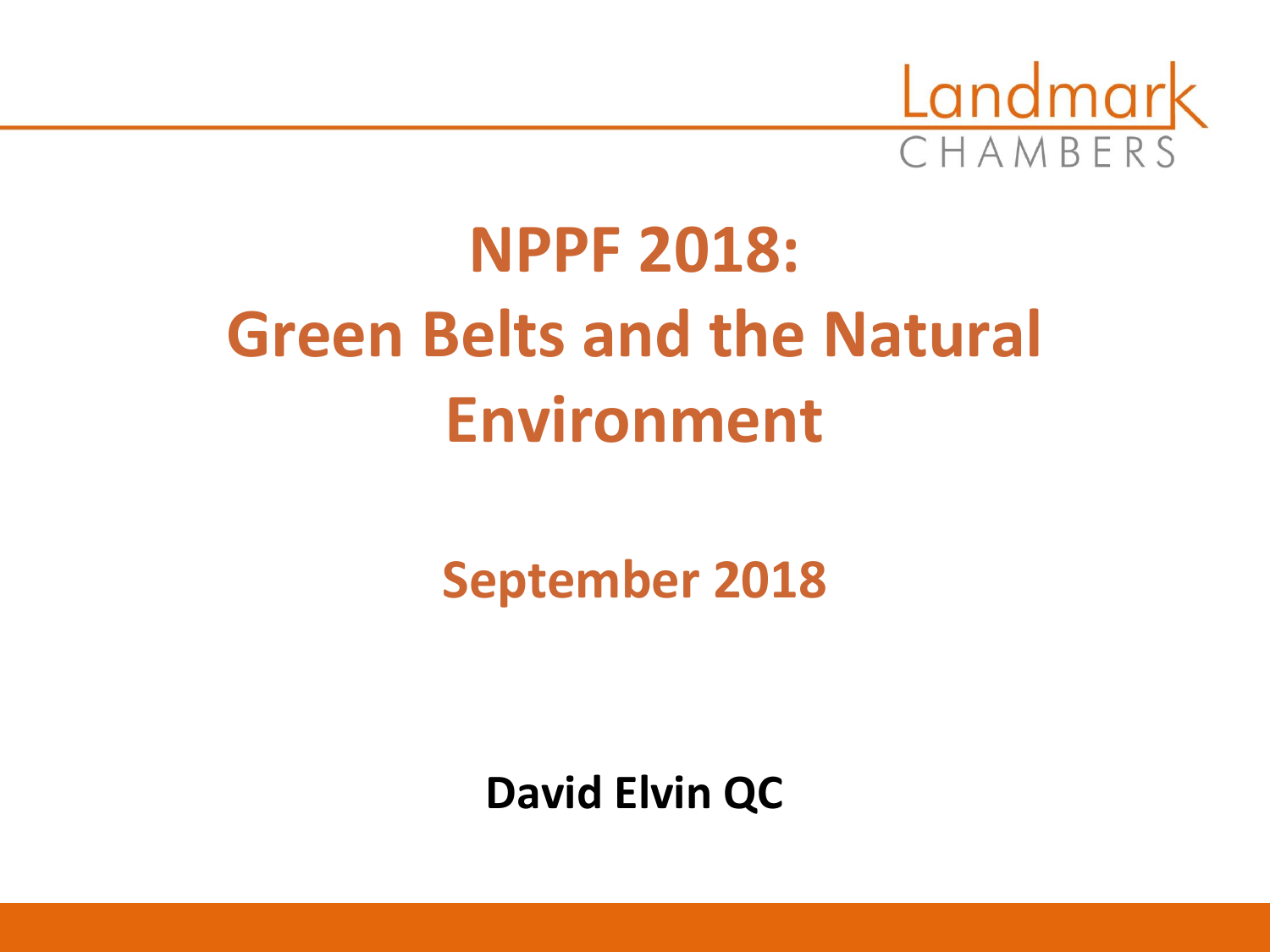$rac{L}{C}$ 

# **Chapter 13: The Green Belt**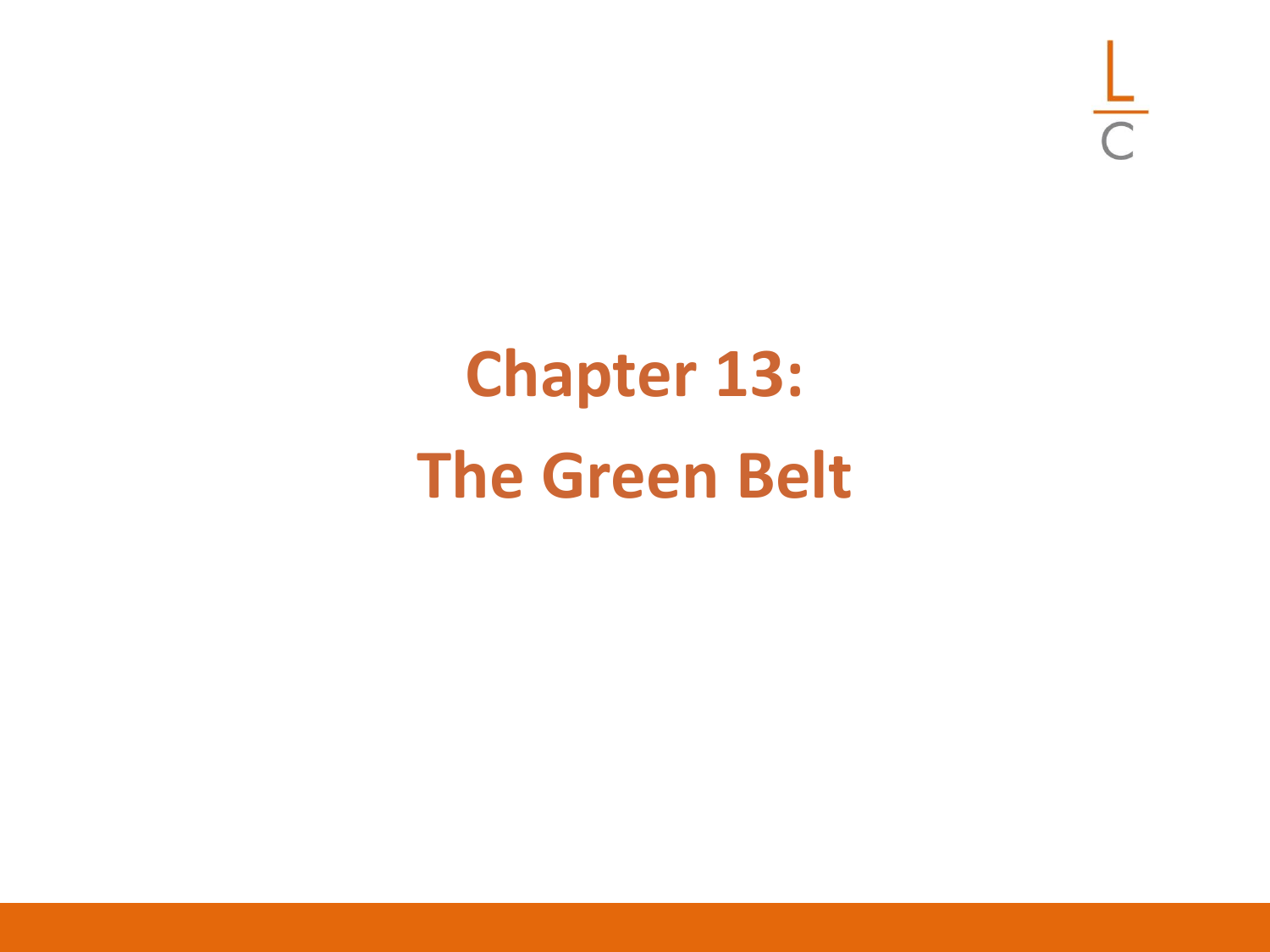# **Chapter 13: Green Belt function and designation**

- **Importance, fundamental aim** and **essential characteristics** remains unchanged - 2018/133; 2012/79
- **Five purposes** remain the same 2018/134; 2012/80
- **General extent of GBs already established** and **new GBs only in exceptional circumstances (5 requirements)** remain unchanged - 2018/135; 2012/82
- LPAs to **plan positively** once GBs defined remains unchanged – 2018/141; 2012/81
- **Community Forests** to which **National Forests** now added broadly the same – 2018/142; 2012/92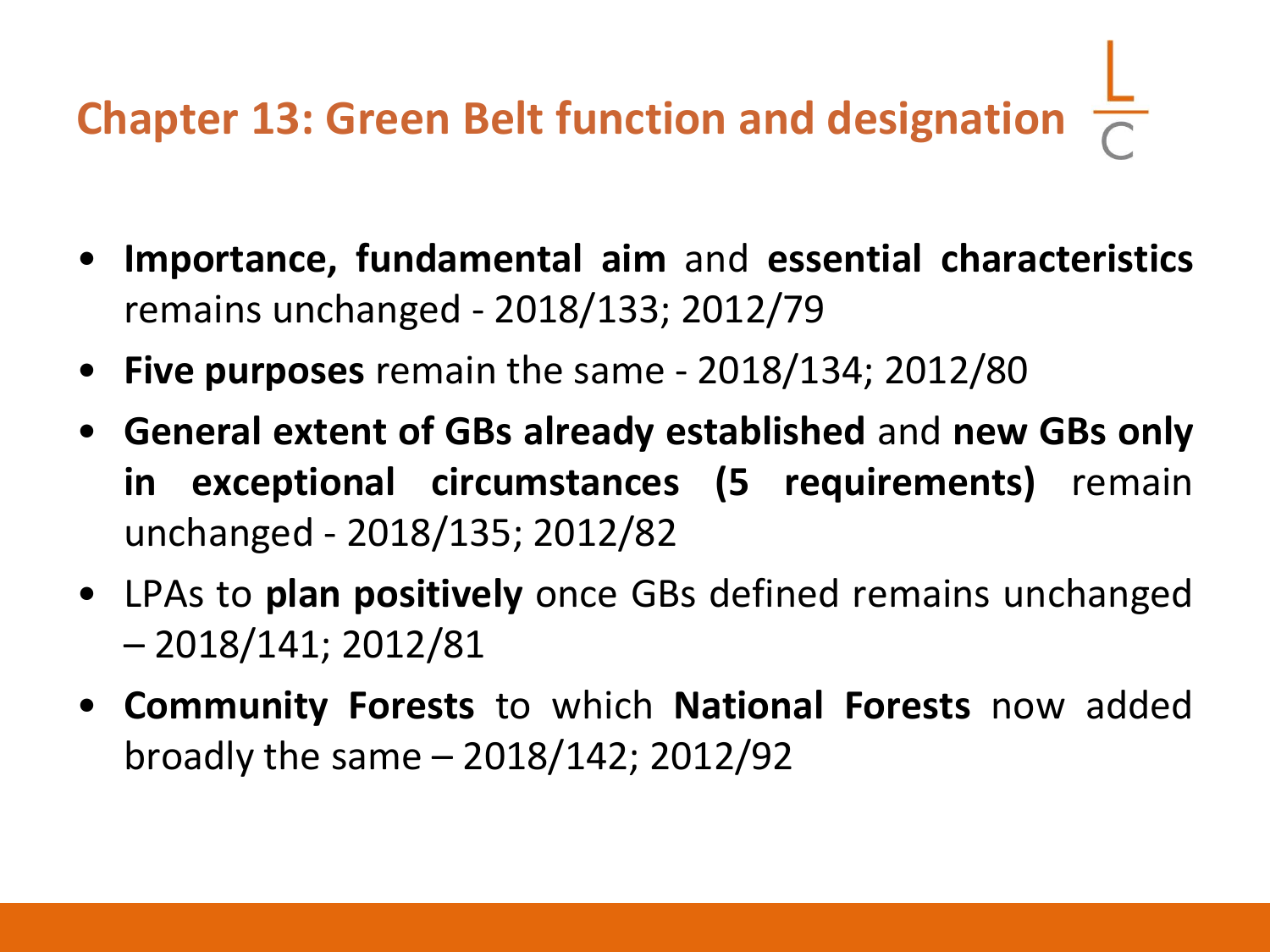- **Approach to definition of GB boundaries in plans (6 requirements)** remains unchanged as does the approach to **preventing development in a village** because of its open character's contribution to GB – 2018/139-140; 2012/85-86
- **Review of GB boundaries** however has changed. This is the main change to GB policies in NPPF 2018. In place of the short 2012/83 referring to alterations only in "exceptional circumstances" and to the need to promote sustainable patterns of development in 2012/84 there are now 3 much expanded 2018/136-138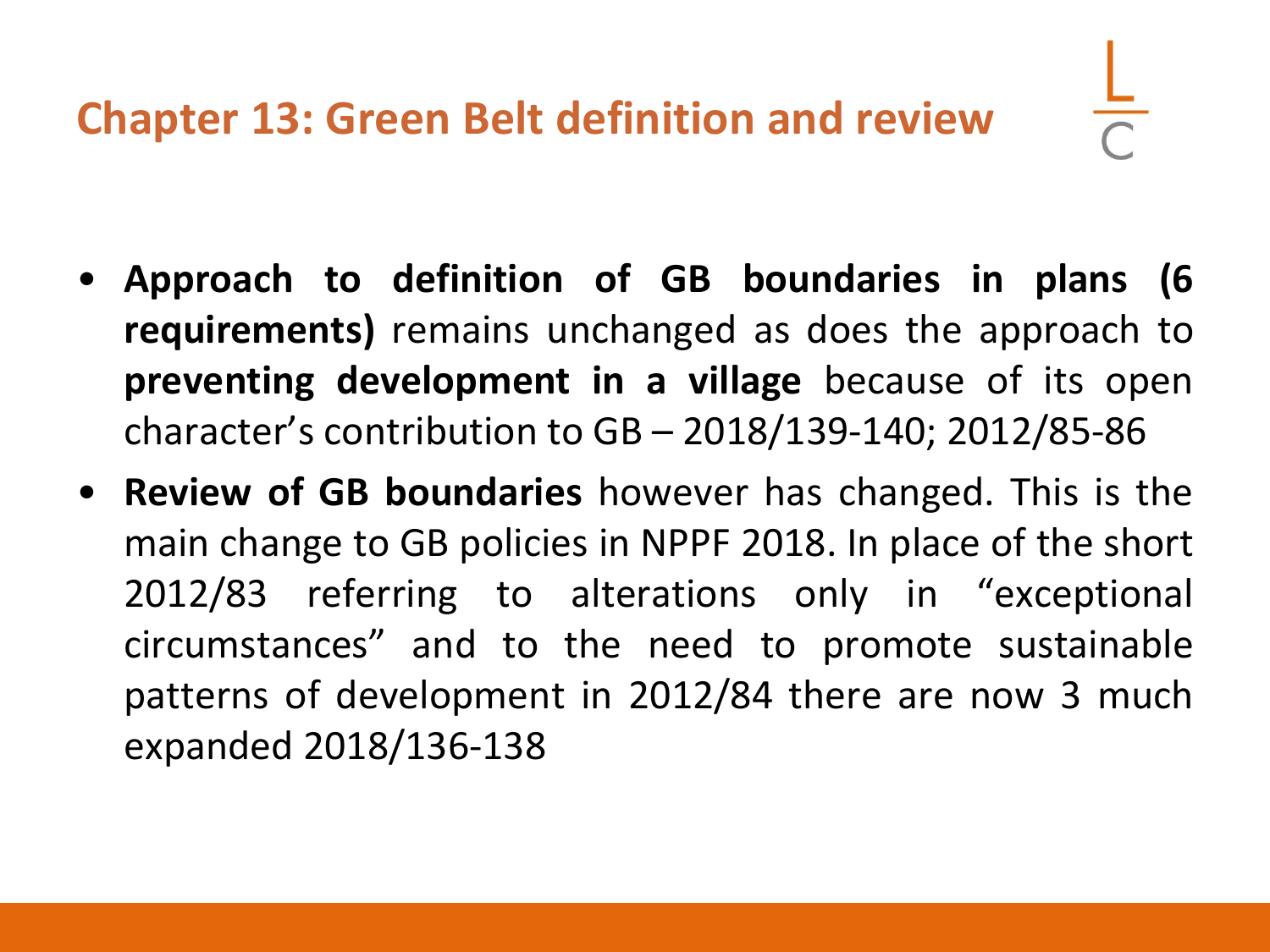#### **Chapter 13: Green Belt review (1)**

- 
- While still requiring alterations only in **exceptional circumstances** and being such as should endure beyond the plan period –
	- These should be established through strategic policies
	- "*Where a need for changes to Green Belt boundaries has been established through strategic policies, detailed amendments to those boundaries may be made through non-strategic policies, including neighbourhood plans*."
- Before concluding there are exceptional circumstances the strategic plan-making authority "*should be able to demonstrate that it has examined fully all other reasonable options for meeting its identified need for development*"
- This should be assessed through examination of the strategic policies which will also consider whether the strategy -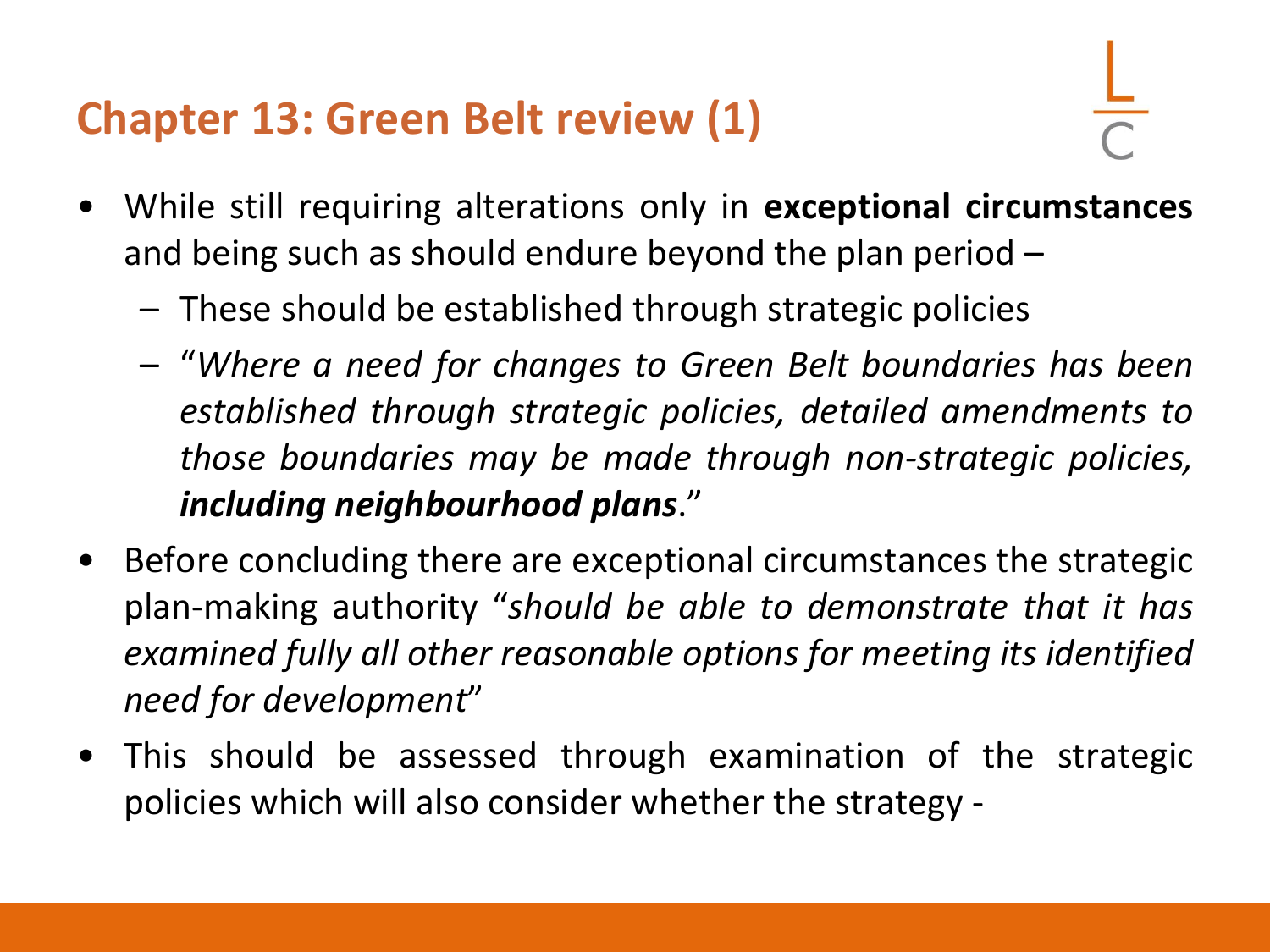#### **Chapter 13: Green Belt review (2)**

- *"a) makes as much use as possible of suitable brownfield sites and underutilised land;*
- *b) optimises the density of development in line with the policies in chapter 11 of this Framework, including whether policies promote a significant uplift in minimum density standards in town and city centres and other locations well served by public transport; and*
- *c) has been informed by discussions with neighbouring authorities about whether they could accommodate some of the identified need for development, as demonstrated through the statement of common ground."*
- Is this intended to fortify GB policy by making clear the basis for exceptional departures or is it a covert signal providing a road map for the removal land from the GB?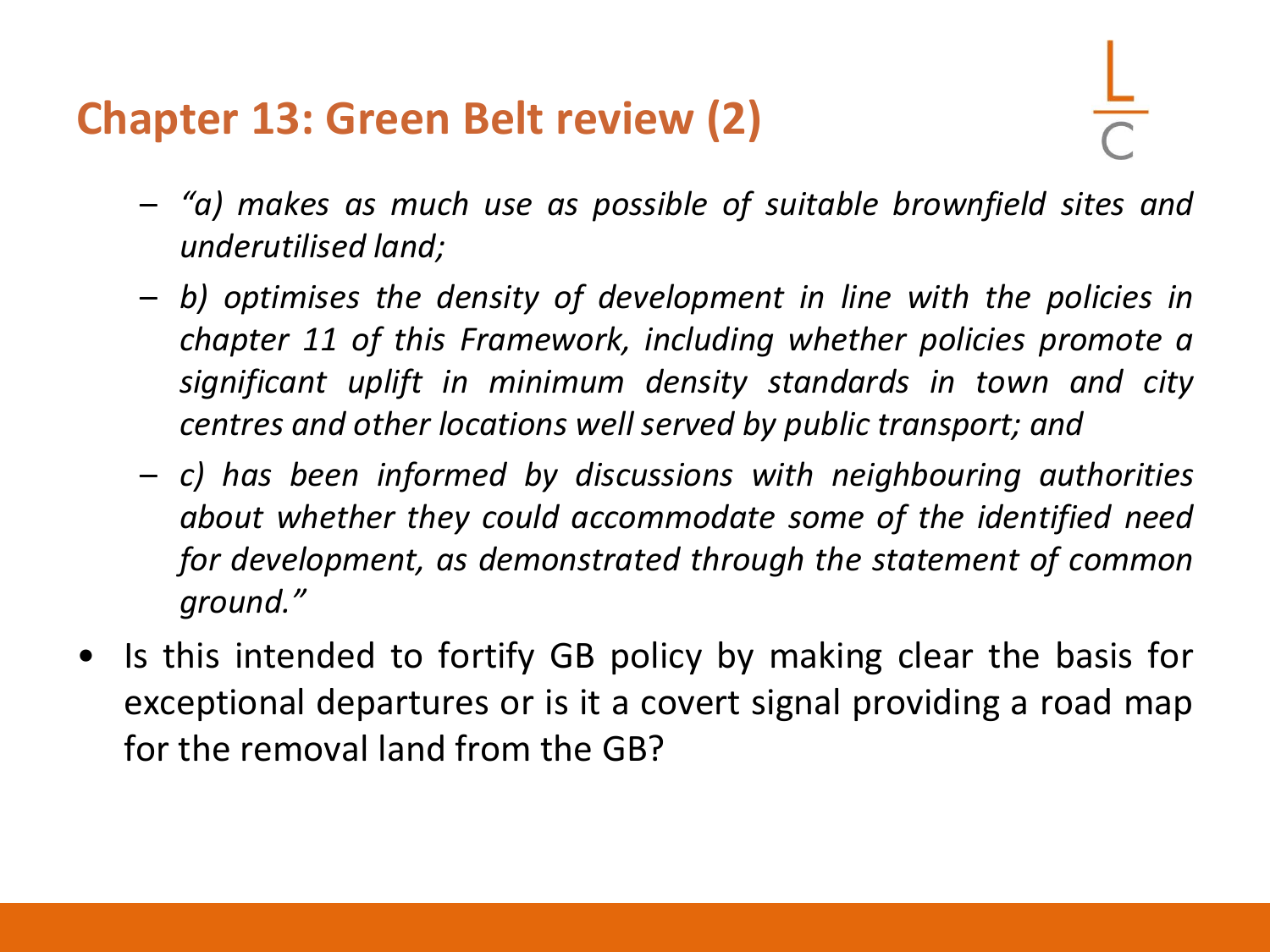#### **Chapter 13: proposals within the GB (1)**

- 
- 2018/143-147 similar to 2012/88-92 including the presumption against inappropriate development, the need to show "very special circumstances" to justify it and the categories of new buildings considered appropriate [2018/145; 2012/89] with some clarification -
	- sport, outdoor recreation etc specifically to allow changes of use and to include burial grounds and allotments and to require that "the facilities" preserve openness and do not conflict with the main purposes
	- to expressly include rural exception sites in 145f for limited affordable housing
	- To expand the basis on which limited infilling and redevelopment of previously developed land is appropriate in 145g to include cases where there would be a contribution to affordable housing need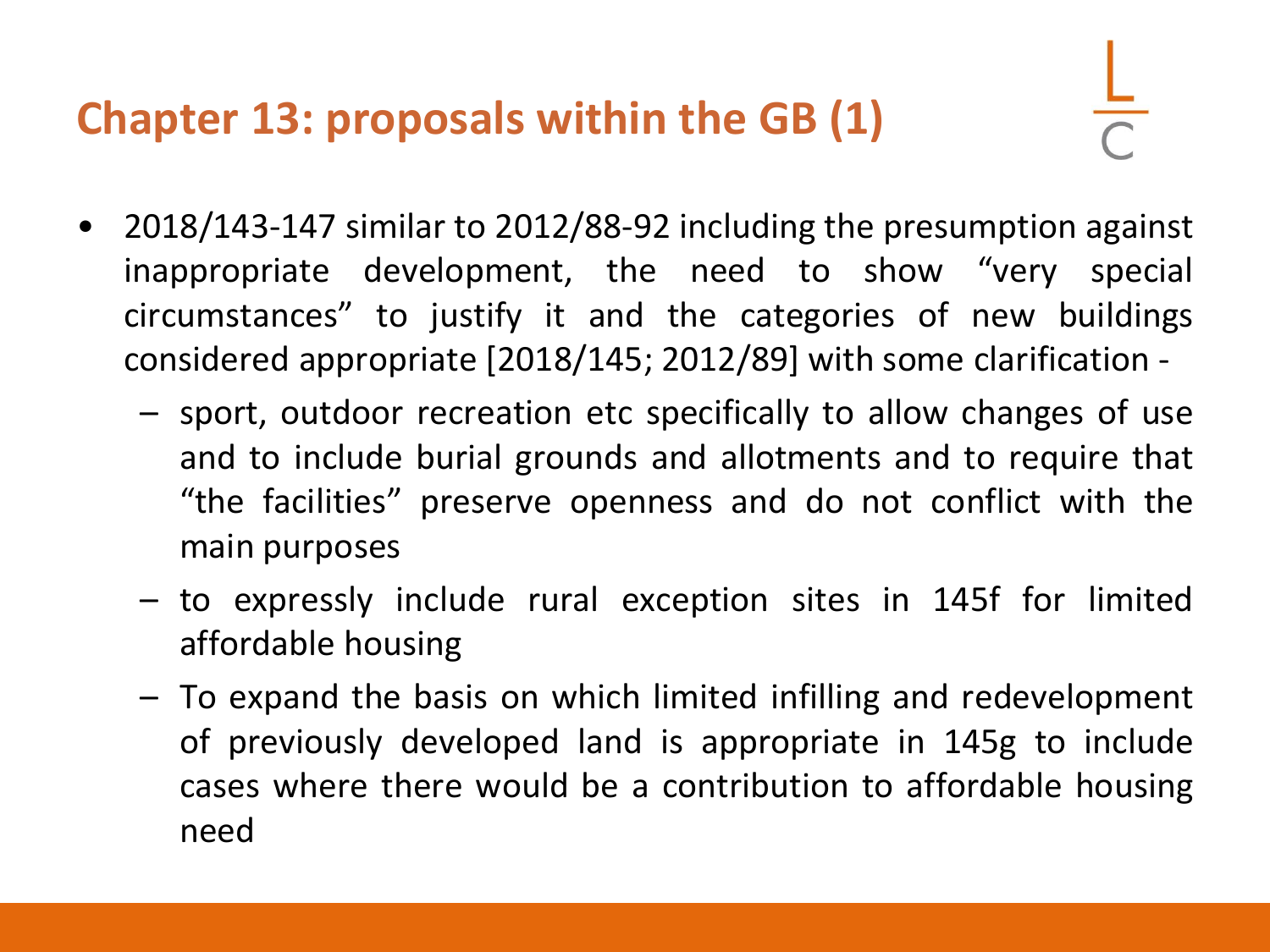#### **Chapter 13: proposals within the GB**

- 
- Apparently a response to *Timmins v Gedling BC* [2015] PTSR 837, NPPF 2018 specifically includes as appropriate development at 146e **material changes of use** omitted from the 2012 NPPF (though previously national GB policy for many years) –
	- *"material changes in the use of land (such as changes of use for outdoor sport or recreation, or for cemeteries and burial grounds)"*
- Such development is not limited to the categories given and must meet the general rubric in 146 of preserving openness and not conflicting with the purposes of including land in the GB.
- See also *Samuel Smith Old Brewery (Tadcaster) v North Yorkshire CC* [2018] EWCA Civ 489 on GB policy and openness.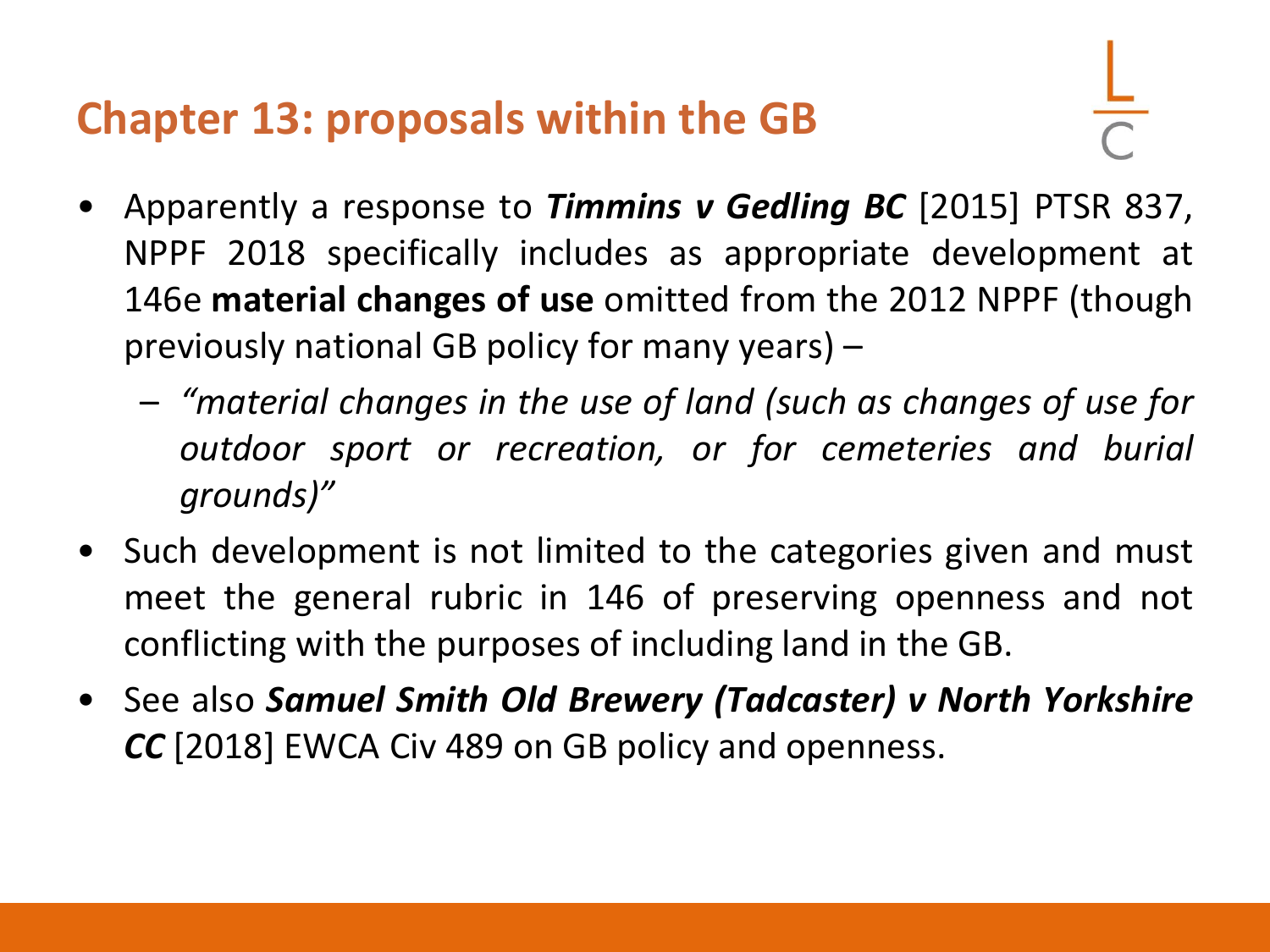$rac{L}{C}$ 

# **Chapter 15: The natural environment**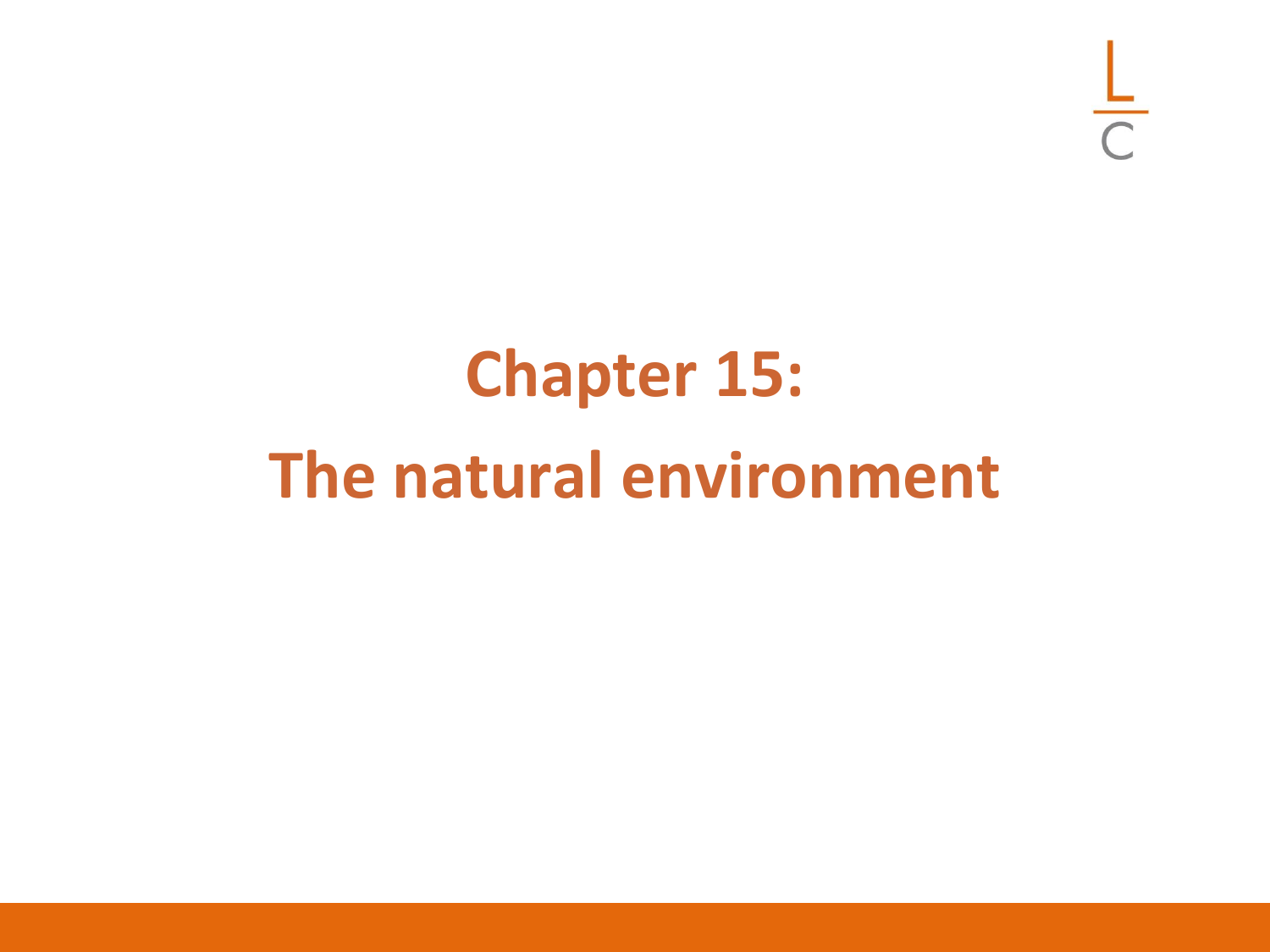#### **Chapter 15: the natural environment**

- **Chap 15 paras 170-177** replaces part of Section 11 of the 2012 edition with climate change and pollution issues in 2012/120-125 replaced by the new Chap 14 (*Meeting the challenge of climate change, flooding and coastal change*). The remainder of Chap 15 deals with ground conditions and pollution (NPPF 2012/120-125).
- Much of the substance of natural environment policy replicates NPPF 2012 but is restructured and reworded – in some cases protection of the environment is put in stronger terms e.g. limitations on scale of development in National Parks and the Broads [172], presumption against major development within Heritage Coasts [173], requirement to protect and enhance biodiversity and geodiversity (not just minimise impact) [174], loss of irreplaceable habitat (e.g. ancient woodland) only for "wholly exceptional reasons" [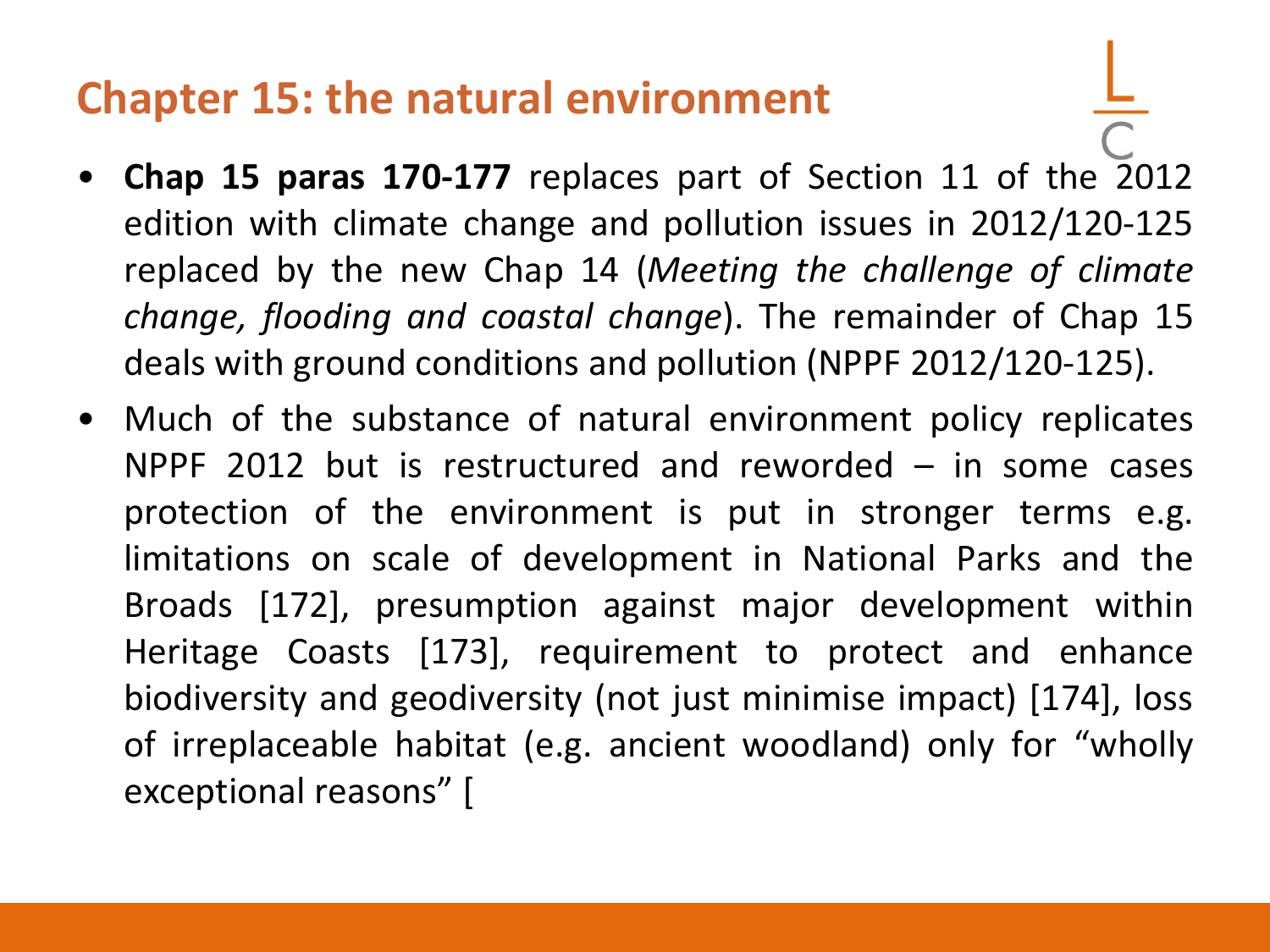### **Chapter 15: main points (1)**

- Main objectives of policies and decision in 2012/109 now found in 2018/170 but in a more comprehensive form, adding passages formerly in different places in 2012 edition. Includes:
	- **Duties to protect and enhance valued landscapes**, sites of biodiversity or geological value and soils commensurate with their identified status [2018/170a; 2012/109]. NB change in emphasis to protect and enhance biodiversity etc.
	- **Recognise intrinsic character and beauty of the countryside** [2018/170b); 2012/17 & 109] and wider benefits "from natural capital and ecosystem services" (not defined though "ecosystem services" was defined in 2012 as "the benefits people obtain from ecosystems such as, food, water, flood and disease control and recreation")
	- **Maintaining character of undeveloped coasts** while improving public access where appropriate [2018/107c; 2012/114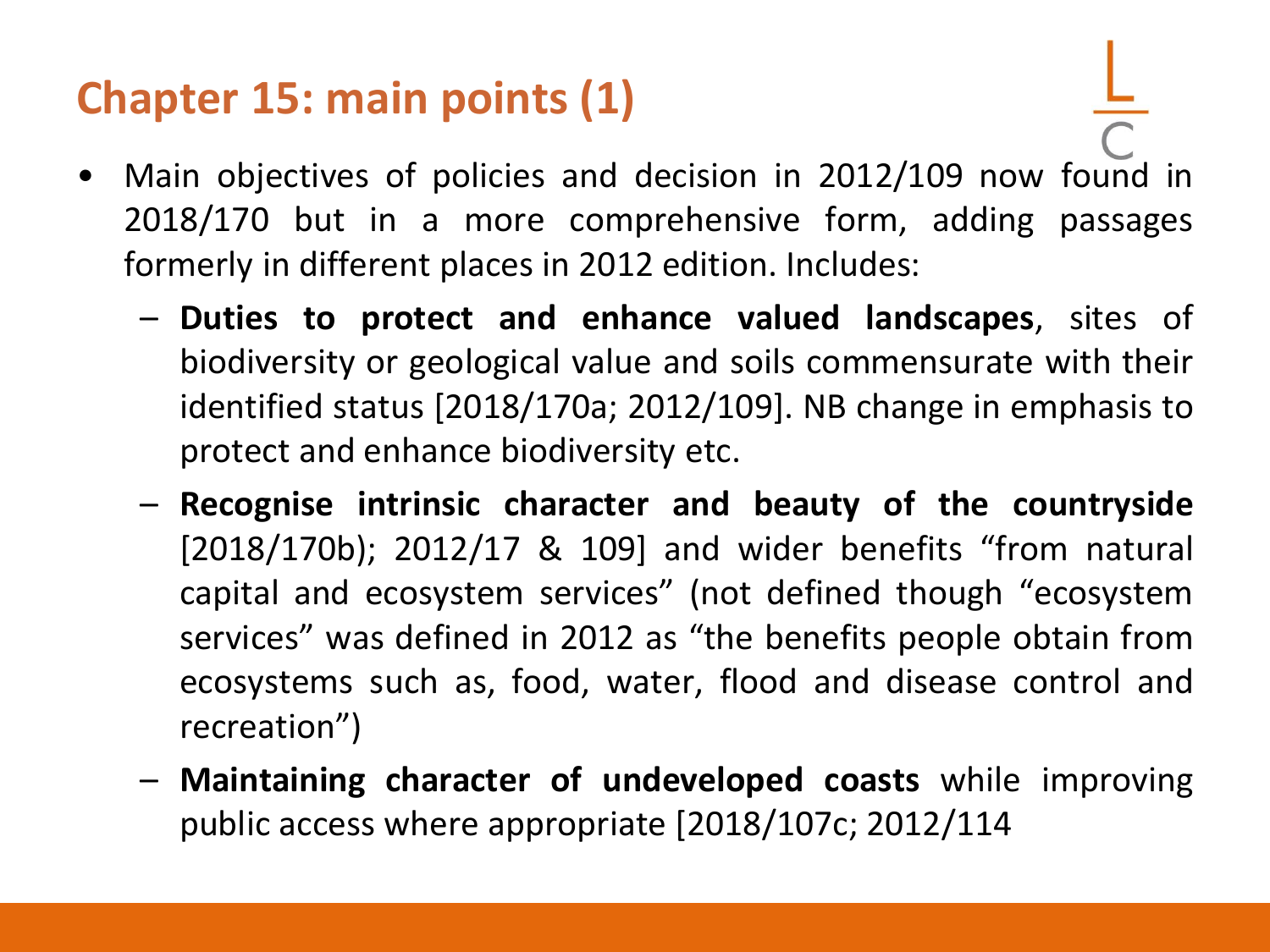### **Chapter 15: main points (2)**

- Development wherever possible **should help to improve local environmental conditions** e.g. air and water quality [2018/170e; 2012/187?]
- Reworked **general duty for plans** [2018/171; 2012/117 and 114]
	- *"Plans should: distinguish between the hierarchy of international, national and locally designated sites; allocate land with the least environmental or amenity value, where consistent with other policies in this Framework53; take a strategic approach to maintaining and enhancing networks of habitats and green infrastructure; and plan for the enhancement of natural capital at a catchment or landscape scale across local authority boundaries."*
- **Protection of National Parks, the Broads and AONBs** remains [2018/172; 2012/115-116] but adds that in the NPs and Bs "scale and extent of development… should be limited"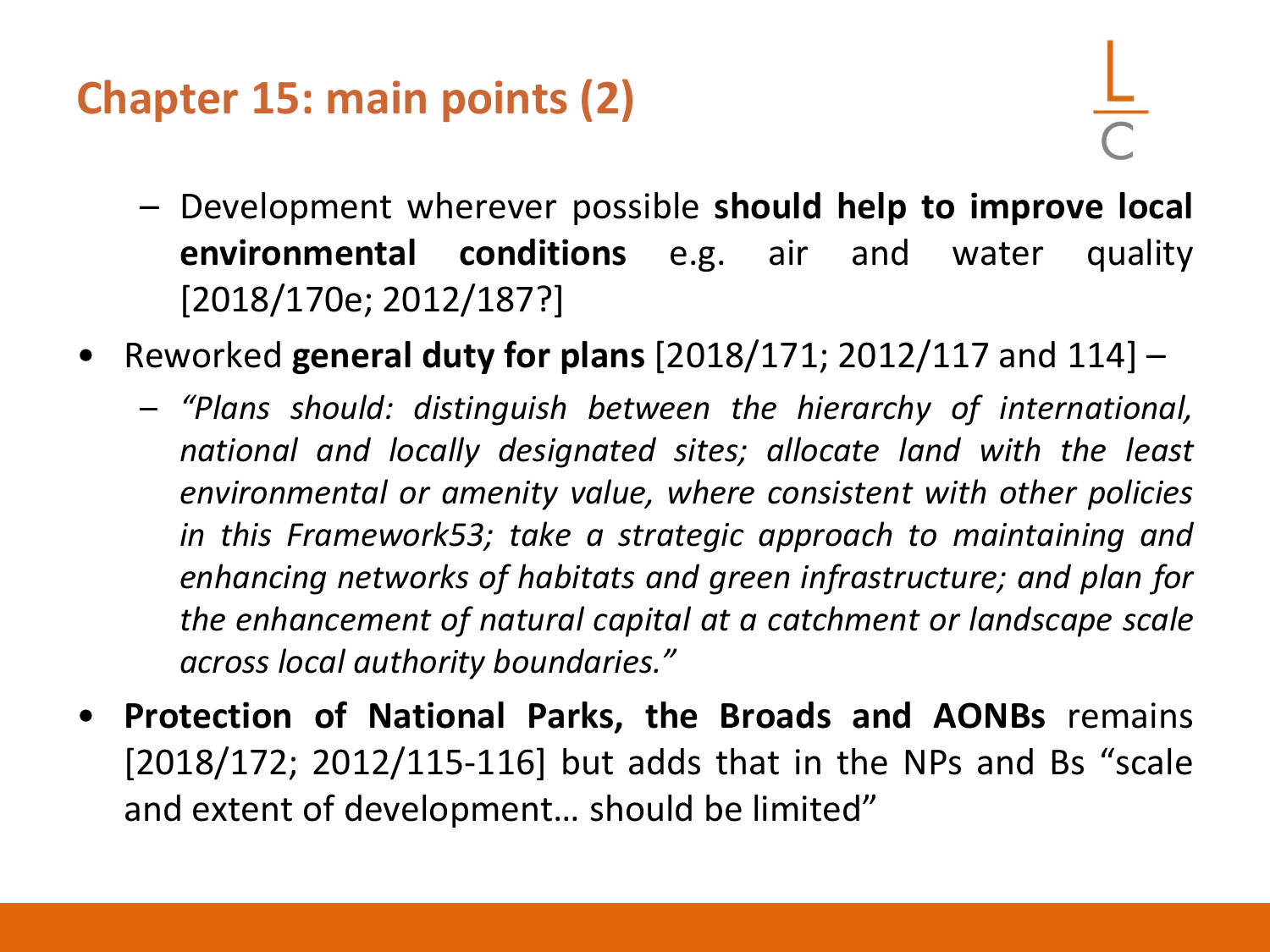## **Chapter 15: main points (3)**

- **AONB policy** in 172 ("exceptional circumstances" with 3 limbs of assessment) largely unchanged other than new footnote 55 which makes it clear that the decision as to what is "major development" is a matter for the decision-maker -
	- *"taking into account its nature, scale and setting, and whether it could have a significant adverse impact on the purposes for which the area has been designated or defined"*
- Heritage Coast [2018/173; 2012/114 2<sup>nd</sup> bullet] protected where not protected under 172 and reinforced, policies and decisions –
	- *"should be consistent with the special character of the area and the importance of its conservation. Major development within a Heritage Coast is unlikely to be appropriate, unless it is compatible with its special character."*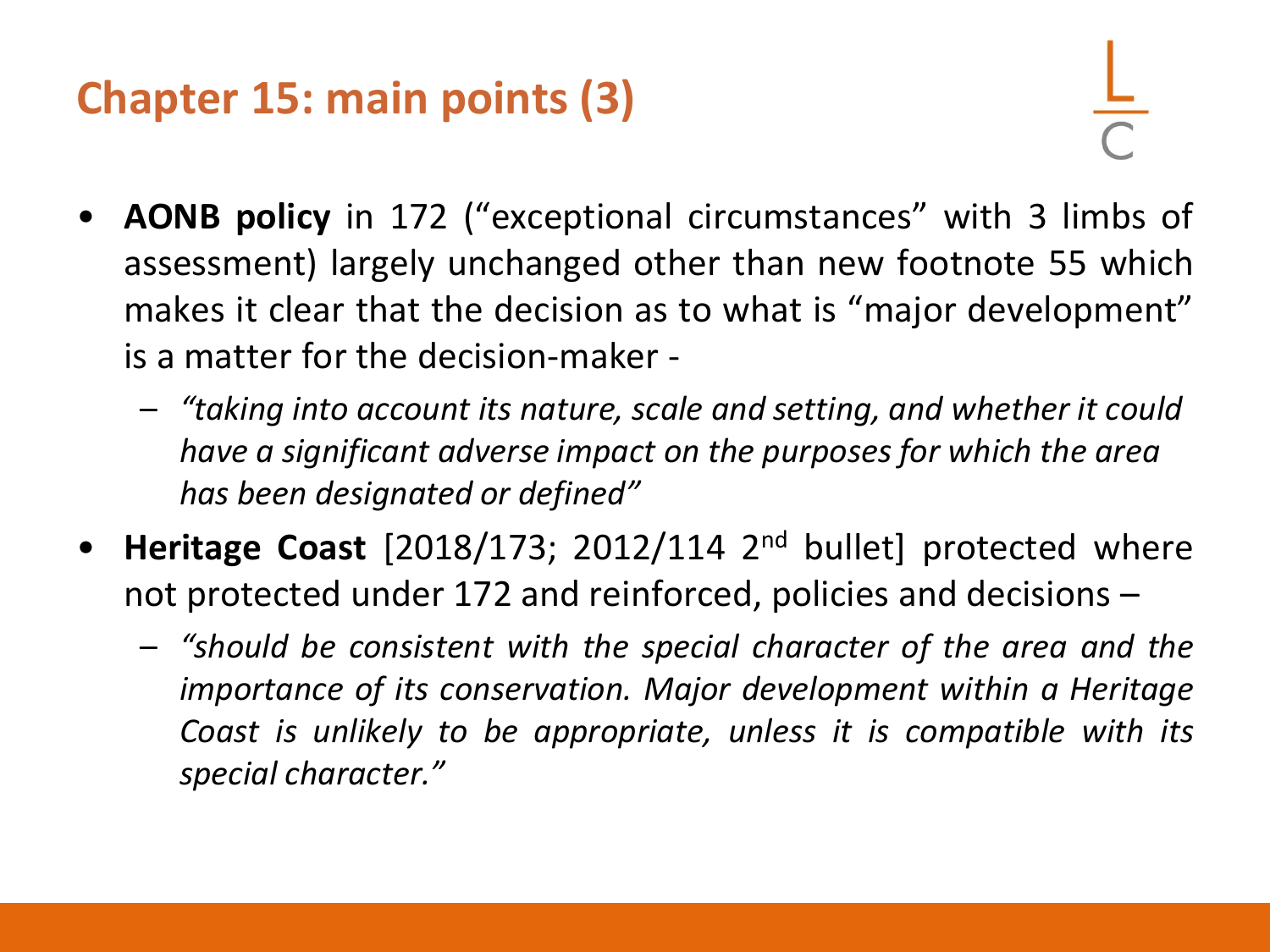## **Chapter 15: habitats and biodiversity (1)**

- Chap 15/174-177 reworking 2012/117-119 though similar
- **Reference to "Habitats Sites"** (defined) rather than "European Sites" (though no change in substance other than inclusion of marine sites)
- **Duty at 174 to** *protect and enhance* and not merely *minimise* impact on biodiversity and geodiversity and reworded duty at 171b [2012/117 bullet 3] to
	- *"promote the conservation, restoration and enhancement of priority habitats, ecological networks and the protection and recovery of priority species; and identify and pursue opportunities for securing measurable net gains for biodiversity"*
- Though reference to adequate mitigation in 175a maintained, no reference to the recent CJEU cases *People over Wind* or *Grace & Sweetman* that severely restrict the role of mitigation in Habitats cases
- Encouragement of proposals that support or enhance biodiversity "especially where this can secure **measurable net gains** for biodiversity"